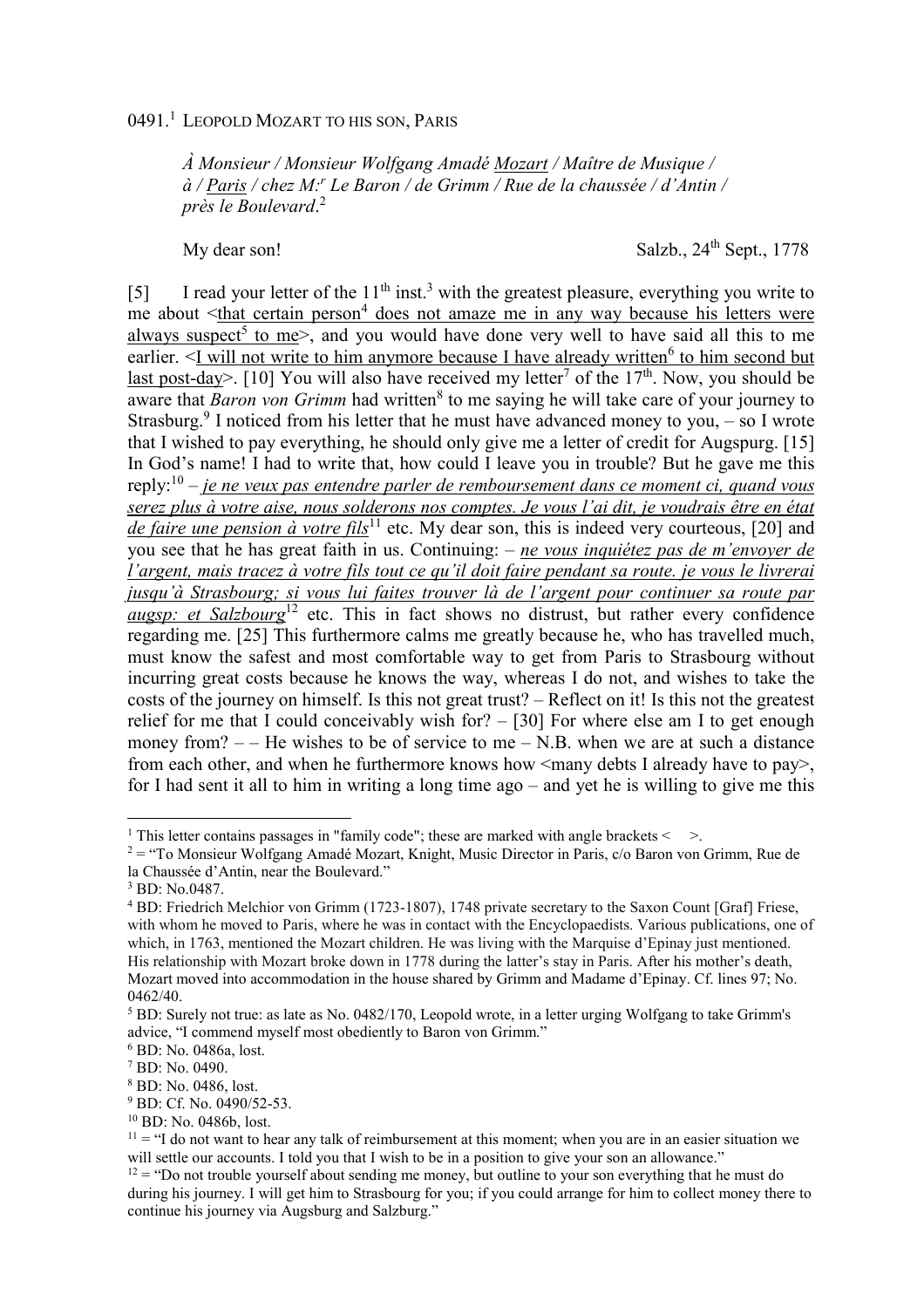further credit? – – Since he closes his letter with these words: *Employez donc l'argent, que vous voulez m'envoyer, à son* [35] *Voyage depuis Strasbourg à Salzbourg*<sup>13</sup> etc., you will be able to judge from this whether you were perhaps too hasty in your suspicions on this point. This was also the reason that I was quite happy to make the arrangement via Herr Hafner<sup>14</sup> and enclosed a note<sup>15</sup> to you for Herr Johann Scherz<sup>16</sup> in Strasburg, who should give you the necessary money as far as Augspurg and be at your side with advice and effective action. [40] But why only as far as Augspurg? – because one has to pay the merchants *aggio*, <sup>17</sup> and I can provide money for you in Augsp. without paying the *aggio*, in which regard I will certainly make out an order to my brother.<sup>18</sup> So now, as far as the journey to Strasburg is concerned, you must in the natural order of things depend on the sensible advice of those who have more experience than you. There are often hired coachmen from Strasburg here, *ritorni*<sup>19</sup> – who lodge in certain inns, whereby one can travel to Strasb. comfortably and for less money. One must of course enquire persistently. This is how Dr. Prex<sup>20</sup> travelled from Paris to Strasb. *Baron Grimm* must surely also have had an idea about how he wants to get you there. One must not reject something outright out of prejudice. [50] You could, you write, allow someone to present you with a pretty *capriolet.*<sup>21</sup> My dear Wolfg., that will remain a wish, and has also appears to me to go against saving money, for one does not so readily give away something genuinely good. And if the *capriolet* is ramshackle or has something wrong with the wheels or perhaps the axle etc., [55] something breaks all the time, one is left standing on the road, uses up one's money, one has to have repairs done on it, and if the stops and repairs cost more than the whole bag of tricks is worse; furthermore, there is perhaps no-one, or only a few, in Paris who drives as a hired coachman, and if one has one's own carriage so that they only need to harness the horses, one has to pay higher charges for them because they will not get [60] people for the return journey and cannot earn anything as a *ritorno* and must travel back with unloaded horses without a coach. Then, a coachman of this kind should be someone known to you, because one is completely alone with him. With the post-coach it would cost an astonishing amount of money, since there are 55-and-a-half post-stages between Paris and Strasb., [65] for each horse 25 *sols*, <sup>22</sup> thus for 2 horses 50 *sols*, which is 2 *livres*<sup>23</sup> and 10 *sols* to pay – without tips. In brief, I cannot advise on this matter, I am too far away, and it depends on circumstances and calculation and especially on the good advice of those who have knowledge and experience. Herr Gschwendner,<sup>24</sup> too, has travelled from Strasburg to Paris. [70] You need leave nothing behind: that is not, nor was it, my idea, but if you can, buy some music at once. It is better not to make known things that bring you no honour, therefore I have not parted with any of your *symphonies*, because I knew in advance that in riper years, when insight deepens, you will be happy that no-one has them, [75] even

<sup>17</sup> BD:  $[aggio] = "deposit, advance payment".$ 

 $\overline{a}$  $13 =$  "Do therefore use the money which you want to send me for his journey from Strasbourg to Salzburg." <sup>14</sup> BD: Siegmund Haffner the Elder (1699-1772), Salzburg merchant and public figure. Mozart's Haffner

Symphony KV 385 was written for his son from his second marriage, Siegmund Haffner the Younger (1756- 1787).

<sup>15</sup> BD: Cf. No. 0490/56.

<sup>16</sup> BD: Strasbourg correspondent for the Salzburg mercantile firm Haffner, cf. No. 0490/56-57, 68, 70.

<sup>18</sup> BD: Leopold's brother Franz Alois Mozart (1727-1791), bookbinder in Augsburg; cf. No. 0006/7.

<sup>&</sup>lt;sup>19</sup> BD: Driving regular return journeys from Strasbourg to Paris.

<sup>&</sup>lt;sup>20</sup> BD: Dr. Johann Nepomuk Prex (1733-1809), physician in Salzburg, first met the Mozarts in Paris in 1766.

<sup>21</sup> BD: Cabriolet, a light two-wheeled, one-horse carriage.

<sup>&</sup>lt;sup>22</sup> BD: 60 sols = 60 kreuzers = 1 florin.

<sup>&</sup>lt;sup>23</sup> BD: 1 livre = 20 sols = 20 kreuzers.

<sup>24</sup> BD: Karl Gallus Gschwendtner (1751-1818), younger brother of Franz Xaver Gschwendtner (cf. No. 0102/144-145). He dealt in iron in Salzburg, but was often away on business (cf. No. 0467/35-36). The forename "Vital" was probably taken from his uncle, who assumed this name on taking vows in the Benedictine monastery in Niederaltaich.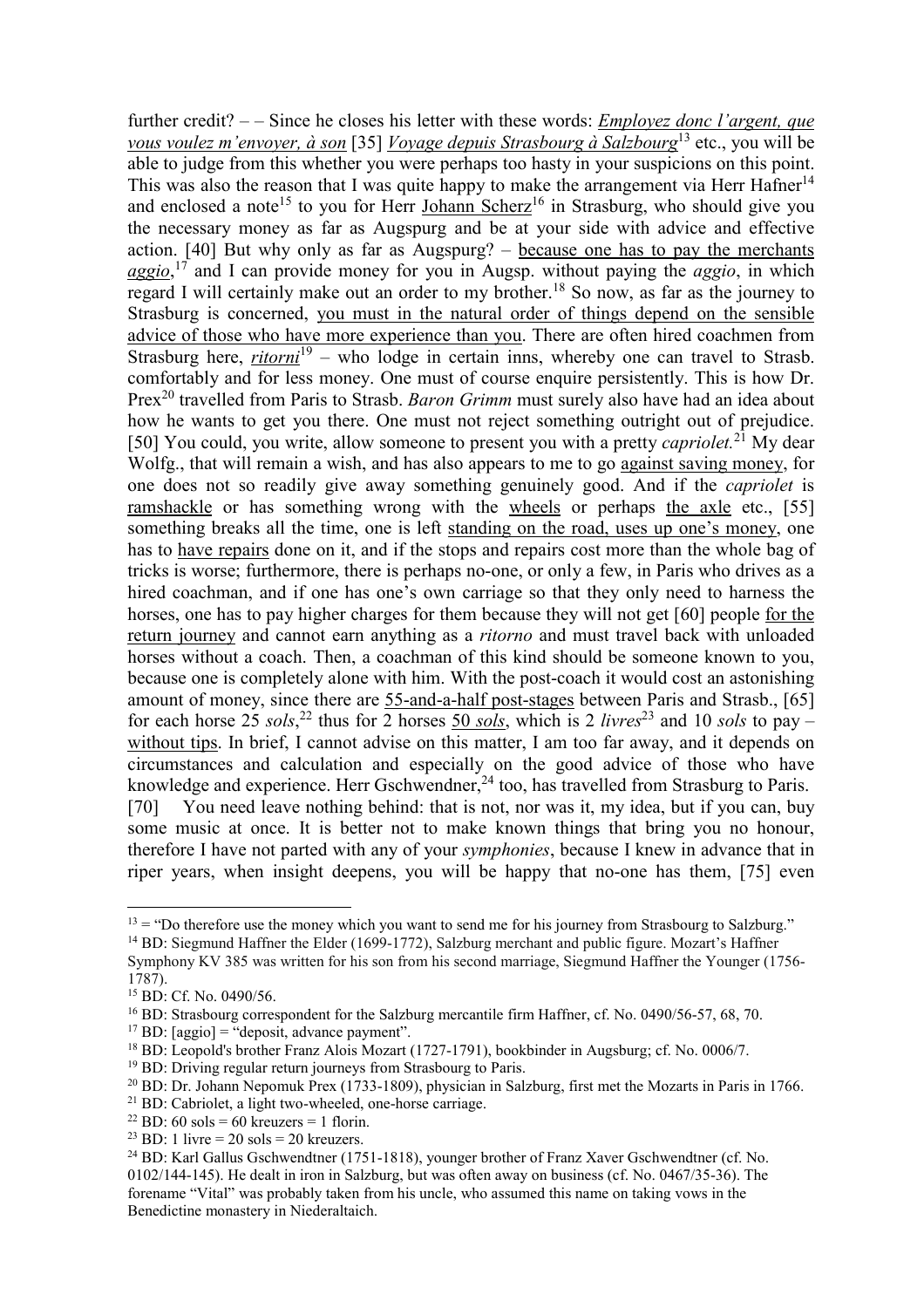though you were satisfied with them at the time you wrote them. One becomes ever more critical. The idea<sup>25</sup> of travelling to Mannheim is off because everyone who is not already there is already coming to Munich at the end of the month. Your wish<sup>26</sup> for 1000 florins per annum for the Weber<sup>27</sup> family has been fulfilled, for news<sup>28</sup> from Munich dated the  $15<sup>th</sup>$ September has already informed me that Count Seau<sup>29</sup> has engaged [80] *Ms:*<sup>*le*</sup> Weber<sup>30</sup> for the German Theatre<sup>31</sup> at 600 florins. The father's 400 florins on top of that make 1000 florins. <sup>32</sup>Now I must quite roundly ask you to put aside all the refined ideas which are too exaggerated for our Salzb. music. You think I should have demanded a written assurance<sup>33</sup> regarding the post of music director for you?  $-$  Do you then think that I attach so much importance to this post for you?  $[85]$  – – By no means! Does one not always retain, at such a small court, one's natural freedom to leave?  $-$  You furthermore say<sup>34</sup> –: on no account am I prepared to act the *violinist* anymore. – You were previously really nothing other than a *violinist*, and that was as *concert*master; now you are *concert*-master and court *organist*, and the main thing is  $\frac{1}{2}$  accompanying<sup>35</sup> at the keyboard. [90] You will no doubt not consider it to your shame, for example, to play *violin* in the first *symphony*, even if just like an amateur, like the Archbishop<sup>36</sup> himself and all the court people who now play in it. Herr Haydn<sup>37</sup> is surely a man whose merits as a musician you will not deny. As *concert*-master, therefore, is he a court viola fiddler because he plays the viola in the smaller concerts? [95] – – that is something one does for entertainment; and I assure you that since the music is now so short and consists of only 4 pieces, something like that serves as entertainment because otherwise one does not know what to do in the evening. If you have something on, *eh bien*! <sup>38</sup> one stays away, – as others have done. And I bet that before you let them saw through your *composition*, [100] you will take up the instrument yourself. But this does not mean that one is seen as a violinist, giving others the glory and playing their *trios* and *quartetti*. Not at all! My main satisfaction lies in the fact that with your and my improved salaries, we have been translated into secure circumstances in which we are able to pay our <debts> and live in comfort. [105] You come back with honour <because> everyone knows <that they begged you to>, and the whole town praises your decision to come back, now

 $\overline{a}$ 

<sup>&</sup>lt;sup>25</sup> BD: Wolfgang had asked Leopold to approve the idea, cf. No.  $0487/166$  ff.

<sup>26</sup> BD: Mentioned in Wolfgang's letter No. 0471/252-253.

<sup>&</sup>lt;sup>27</sup> BD: The family of Franz Fridolin Weber (1733-1779): after two years studying law, became a high administrative official [Amtmann in Zell zu Wiesental und Stetten]. Married Maria Caecilia Stamm (1727- 1793), daughter of Otto Stamm, secretary to the Palatine government; they had 5 daughters and 1 surviving son. Forced to leave his position in 1763, was then employed at the court in Mannheim as a bass, prompter and music copyist.

<sup>28</sup> BD: Almost certainly from Becke, No. 0489a, lost. Johann Baptist Becké (1743-1817), flautist in the court music in Munich, kept the Mozarts informed about developments there.

<sup>&</sup>lt;sup>29</sup> "gr: Seau". BD: Josef Anton, Count [Graf] Seeau († 1799), from 1753 supervisor of the Palace Theatre [Residenztheater] in Munich. One of his relatives, Ferdinand, Count [Graf] Seeau, († 1768) was Senior Stable Master [Oberstallmeister] in Salzburg.

<sup>30</sup> BD: Aloisia Weber (c. 1760-1839) was 17 when Mozart met first her. She was already singing at court in Mannheim. She became a focus of Mozart's romantic aspirations. The family moved to Munich in 1778. In 1779 she was given a leading position at the German Opera in Vienna [Deutsche Oper]. Cf. No. 0405/30. <sup>31</sup> "zum Teutschen Theater".

 $32$  BD: Leopold fears that Wolfgang's statements about improving the Salzburg court music (No. 0487/29-31) might involve too many refined innovations.

<sup>33</sup> BD: Wolfgang mentioned this in No. 0487/36-37.

<sup>34</sup> BD: Cf. No. 0487/34-35.

<sup>&</sup>lt;sup>35</sup> BD: Leopold had promised that Wolfgang would no longer need to play the violin in his new position. Cf. No. 0482/136-138.

<sup>36</sup> BD: Hieronymus Joseph Franz de Paula, Count [Graf] Colloredo (1732-1812), Prince-Archbishop [Fürst-Erzbischof] of Salzburg from 1772. Employer of Leopold and, for a time, of Wolfgang. Cf. No. 0263/9. At one point he dismissed both Leopold and Wolfgang, although Leopold was later reinstated. Cf. No. 0328.

<sup>&</sup>lt;sup>37</sup> BD: Johann Michael Haydn (1737-1806), brother of Joseph. Employed at court in Salzburg from 1763.  $38 =$  "Ah well".